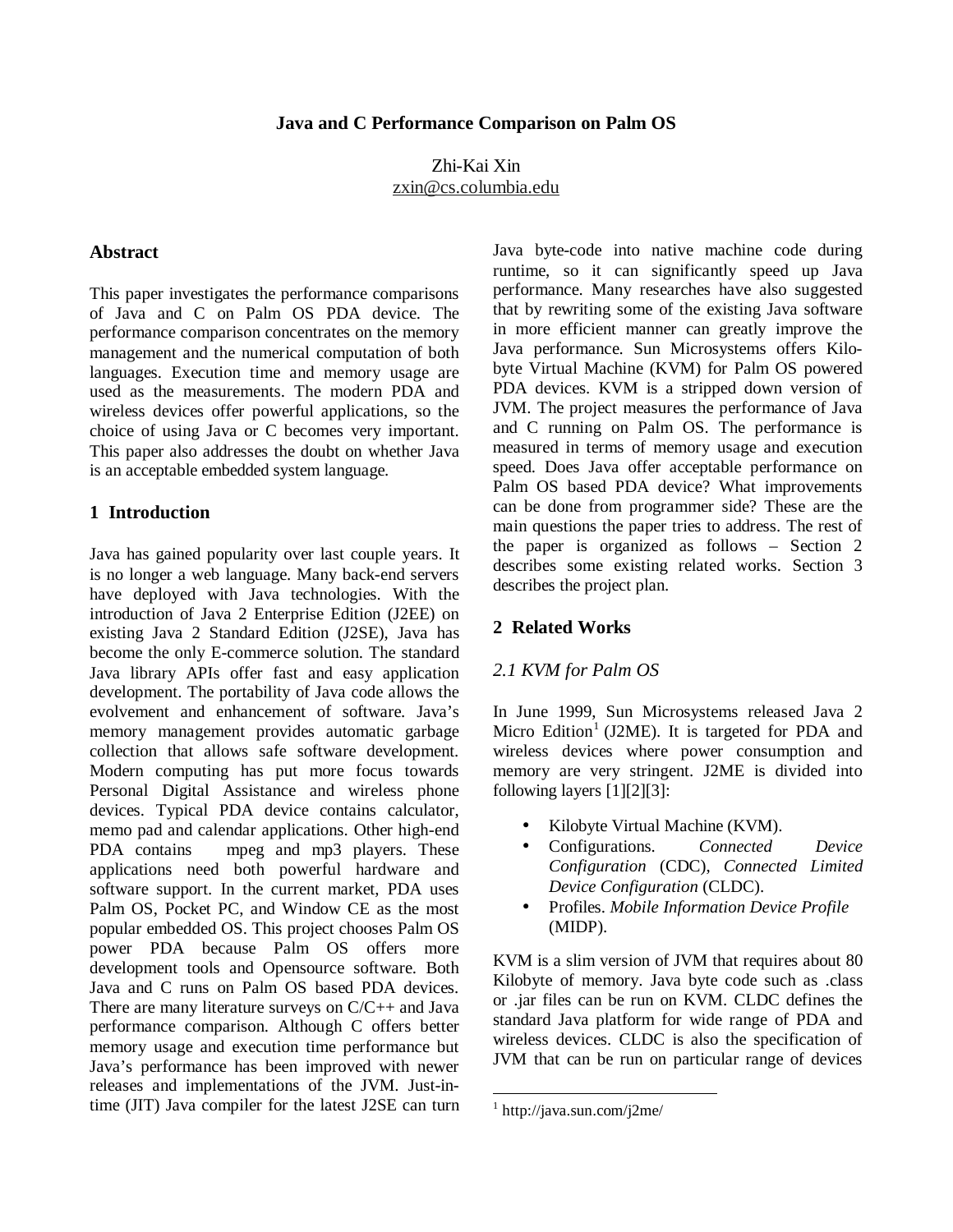[2]. It is also responsible for delivery of Java applications to the devices. MIDP is more specific subset of CLDC targeting particular kind of PDA or wireless devices. MIDP is the Sun Microsystems' JVM implementation targeting Palm OS devices. ChaiVM of HP is a JVM targeting Pocket PC based PDA devices. KVM differs from JVM that it lacks of following features [1]:

- Floating Point Math**.** No float variable.
- Java Native Interface (JNI).
- Custom Class Loader.
- Reflection and Introspection.
- Thread Groups.
- Finalization.

Typical architectural hierarchy of J2ME looks like:

| Figure 1 - JOME architecture |  |  |
|------------------------------|--|--|
| <b>Host Operating System</b> |  |  |
| <b>KVM</b>                   |  |  |
| CLDC.                        |  |  |
| <b>MIDP</b>                  |  |  |
|                              |  |  |

**Figure 1. J2ME architecture**

Developer should directly interact with MIDP library. The Host Operating System is Palm OS in this project.

### *2.2 Smart Object Management*

Sosnoski [4] analyzed the performance of Java and C/C++ with various compilers and JVM implementations. The results showed that C outperforms Java in memory usage and execution speed. Java's automatic memory management handles all the memory allocation and de-allocation without developer's intervention but it also creates an extra overhead to the Java software. Due to this extra overhead, Java object's memory usage is rather very high  $[4]$ :

|                                    | Content<br>(bytes) | <b>JRE</b><br>1.2.2<br>(Classic) | <b>JRE</b><br>1.2.2<br>(Hotspot<br>2.0<br>beta) |
|------------------------------------|--------------------|----------------------------------|-------------------------------------------------|
| java.lang.object                   | 0                  | 28                               | 18                                              |
| java.lang.Integer                  | 4                  | 28                               | 26                                              |
| Int[0]                             |                    | 28                               | 26                                              |
| java.lang.String<br>(4 characters) | $8 + 4$            | 60                               | 58                                              |

**Figure 2 memory usage in (bytes)**

According to Sosnoski [4], different JVM implementations show very unique memory allocation usages. Newer version of JVM does give much better performance. Memory usage is only one problem with Java object. Its allocation time is also worth notice [4]:

|       | JRE 1.2.2<br>(Classic) | JRE 1.2.2<br>(Hotspot $2.0$ )<br>beta) | $C/C++$ |
|-------|------------------------|----------------------------------------|---------|
| 331MB | 26                     | 14                                     |         |

| <b>Figure 3 Memory Management Performances</b> |
|------------------------------------------------|
| (time in seconds)                              |

According to Figure 3, the memory allocation time of  $C/C++$  is apparently much better than Java, although newer version of JVM does give more acceptable memory allocation time. In order to improve Java performance, Sosnoski [4] suggested modifying the Java code to use more primitive Java types instead of Java objects. Java contains primitive types of boolean, byte, char, double, float, int, long, and short. Developer should avoid using their wrapper classes such as Integer, Double, Long, Short, etc… Wrapper class represents immutable values of the corresponding primitive types, which give extra memory and performance overhead [4]. Utilities classes such as java.util.Vector and java.util.Hashtable should also be avoided as much as possible since each element must contain a Java nonprimitive object or custom object. For instance, java.awt.Point class is used to represent a 'point' such as x and y coordination. Sosonoski [4] suggested using Java primitive type long to represent a Point. Since long is 64 bit in size so the higher bits can represent x coordinate while the lower bits can represent y coordinate 2 . Sosnoski [4] also suggested using dedicated object reuse and object pool concepts to avoid creating new object every time when the object is used very frequently. Database connection object or file descriptor object should only be created once and rest of the program should just reuse those objects without re-creating them again.

## *2.3 Benchmark test for Java and C/C++*

 $2^2$  For code example on representing Point with long, see http://www.javaworld.com/javaworld/jw-11-1999/jw-11-performance.html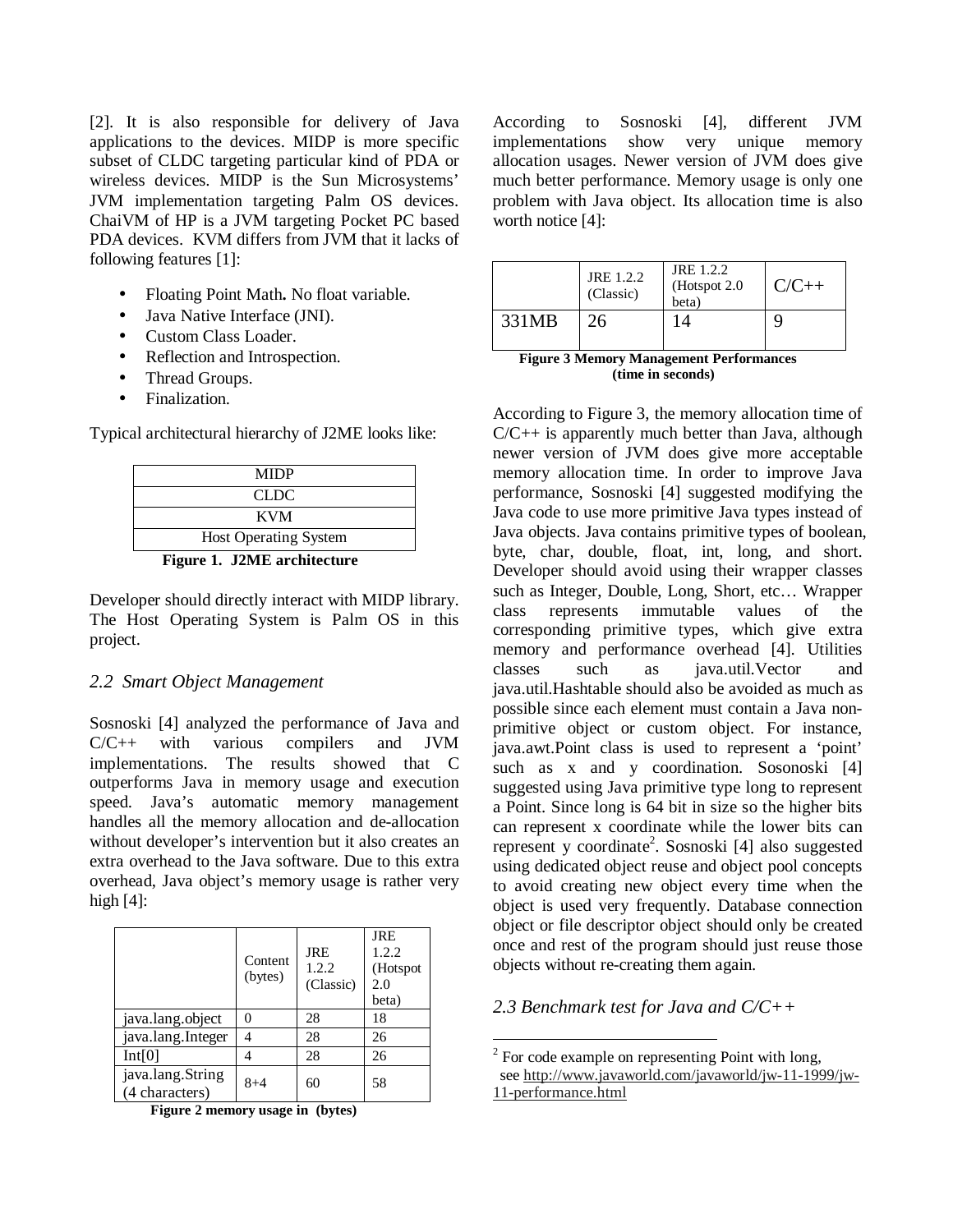Sosnoski [5] carried out series of benchmark testing on various Java compilers and JVM implementations such as HotSpot JVM and IBM win32 JRE. The benchmark test areas include:

- Basic numerical computation
- File I/O
- Memory management
- Typecasting overhead
- Multi-thread and Synchronization

The benchmark test results showed C/C++ definitely outperforms Java in many aspects. But newer version of Java compiler and JVM does improve the overall Java performance. IBM win32 JRE actually outperforms C/C++ in numerical computation by small percentage.

### *2.4 Numerical Computation*

Moreira et al. [6] compared the matrix multiplication benchmark test with Java, C/C++ and FORTRAN. Here are the results:

| Matrix size | Java      |       | $ C/C_{++} $ FORTRAN |
|-------------|-----------|-------|----------------------|
| 64x64       |           | 137.6 | 205.4                |
| 500x500     | 1.6       | 91.1  | 193.3                |
| --<br>. -   | $\bullet$ |       | $- - -$              |

**Figure 4. Performance measured in Mflops**

FORTRAN and C/C++ clearly outperform Java in matrix computation. The matrix is implemented using array in all three languages. Java has an overhead of array checking where extra code is inserted to test array boundary and array index validity. Java throws indexOutOfBound exception if the software tries to access invalid array index or null array. Another problem is that Java does not have true multidimensional array, instead it has array of arrays. C/C++ and FORTRAN use true multidimensional array so the indexing is much faster. Moreira et al. [6] proposed to disable Java runtime array checking mechanism and Java's matrix multiplication performance got 15-fold improvement. Many Java runtime features must be left out in order to improve the overall performance.

Boisvert et al. [7] also pointed out the problems of multidimensional array with Java in numerical computation. Getting rid of Java runtime array checking was the solution proposed to improve the matrix multiplication performance. Complex number is also popular in numerical computation, Java implementation of complex number incurs overhead of object accessing. Boisvert et al. [7] presented a list of Do's and Don't for numerical computation in Java in order to improve its performance:

- Do use latest and modern JVM
- Do alias multidimensional array that is turn  $A[i][j][k]$  to  $Aij[k]$
- Do declared local variable in innermost scope. That is for (int  $i=0$ ; ...)
- Do use  $+$  = rather than  $+$  semantics to reduce the temporary variables.
- Don't create/destroy little objects in innermost loops; Java GC<sup>3</sup> slows thing.
- Don't use java.util.Vector in numerical computation.

Boisvert et al. [7] carried out series of SciMark<sup>4</sup> benchmark test on 500-MH Intel PIII running Win98. The results actually showed that Java (Sun 1.2 and IBM 1.1.8) outperforms C (Borland 5.5 and MS  $VC++ 5.0$ ) with optimization. Java's performance is correlated to JVM implementation rather than underlying hardware [7].

### *2.5 J2ME: Real-world performance*

Yi et al. [10] performed series of benchmark test on various PDA and wireless devices with J2ME. Each device is loaded with CLDC 1.0 and MIDP 1.0. The benchmark test includes: JKernelMark, JAppsMark and JXMLMark. JKernelMark is set of test drivers for testing KVM implementation while JAppsMark and JXMLMark are for applications. The JKernelMark benchmark includes basic numerical computation, string manipulation, memory management, and method calls. The benchmark test results can be found at:

http://www.javaworld.com/javaworld/jw-10-

2002/images/jw-1025-j2mebenchmark4.gif

Different JVM implementations actually give rather wide range of performances.

## *2.6 Garbage Collection in Embedded System*

<sup>&</sup>lt;sup>3</sup> Garbage Collector

<sup>4</sup> SciMark is benchmark from National Institute of Standards and Technology, http://math.nist.gov/SciMark.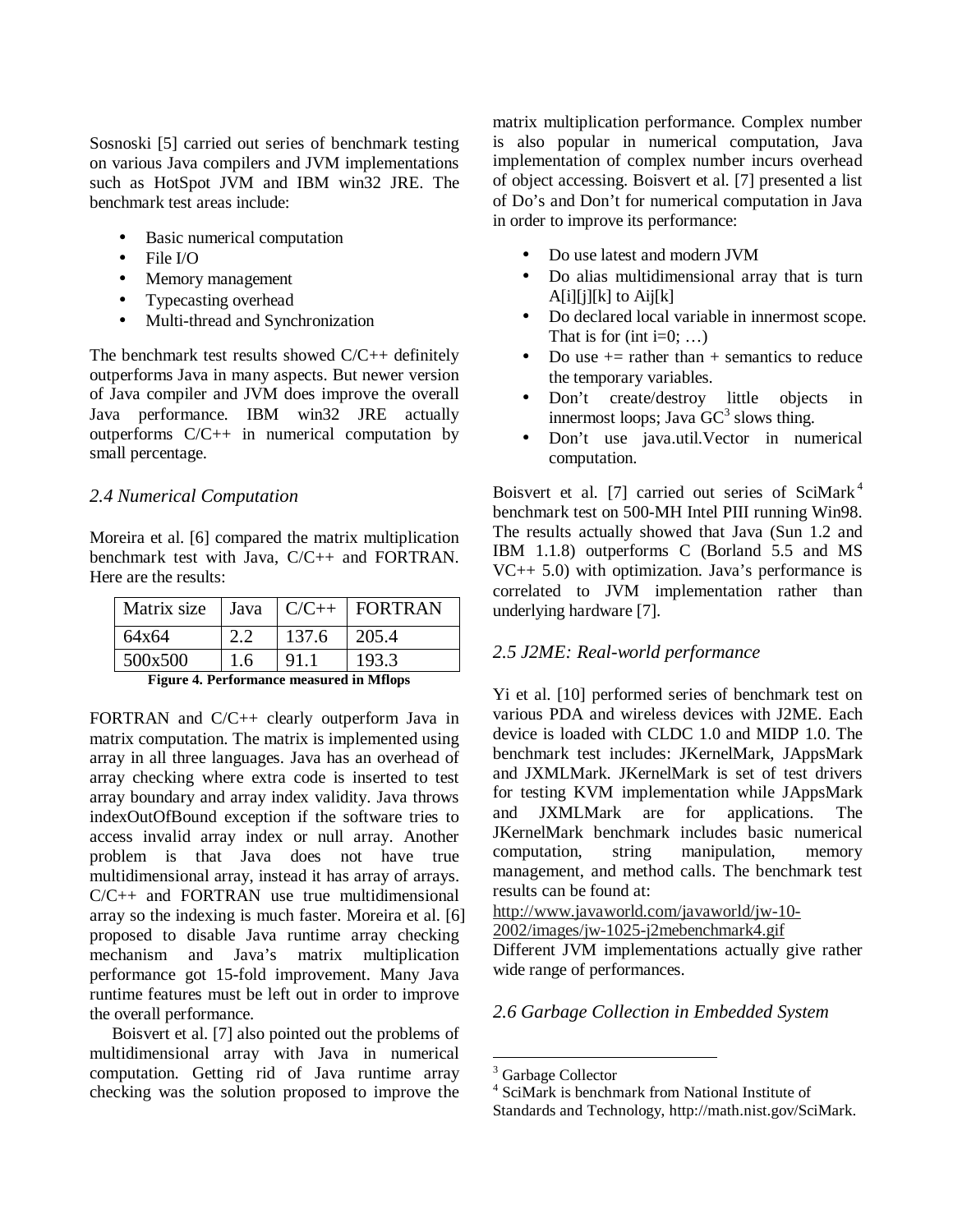Chent et al. [11] performed set of experiment on relationship between garbage collection and energy consumption on Palm OS device. KVM uses mark and sweep style garbage collection algorithm. Overall the experiment showed that frequent garbage collection actually consumes less energy while it may impact application performance.

# **3 Project Plan**

The purpose of the project is to compare runtime performance of Java and C on Palm OS device. Many of the previous Java and C/C++ works were performed either on Unix or Window machines where processor speed, memory and power are plentiful. One of the main challenges of this project is getting complicated algorithm programs running on the low power, stringent physical memory and limited processor speed PDA device. Three questions should be answered by end of this project: which language has better runtime performance on embedded PDA device, Java or C? If Java's performance is poorer than C on PDA device, how bad is it? Is there any future improvement could be made either on the JVM itself or the software written in Java? Java has many useful features that ease the programmer's responsibility to produce safe and robust software. Sometimes these useful features have to be sacrificed in order to boost up Java performance. For instance Java array and garbage collection are useful but also incurring huge runtime overhead.

## *3.1 Target test environment*

Benchmark test is carried out on Palm IIIxe with Palm OS 3.5 and 8MB of physical memory. Sun Microsystems KVM is used as JVM.

## *3.2 Development environment*

Development is carried out under Intel PIII 700-MH Win98. Require Java software's are JDK1.4 and J2ME (CLDC 1.0 and MLDP 1.0). Require C software's are Cygwin emulator with GCC and PRC-TOOL [14] for Palm OS.

## *3.3 Benchmark test*

The performance measurement is based on the execution time and memory usage. Below are list of benchmark test programs that should be performed on the Palm  $IIIxe<sup>3</sup>$ :

- Basic numerical computation
	- o Multidimensional matrix computation
	- o Factorial to find prime numbers [5]
	- o Fibonacci algorithm
	- o JKernelMark benchmark [10]
	- o SpecJVM98 benchmark [8][12][13]
- Memory management
	- o Java primitive type vs. Java object [4]
	- o Array with or without runtime checking
	- o Array vs. java.util.Vector
	- o Object reuse and object pool
	- o Type-cast vs. no type-cast
	- o String and StringBuffer
	- o SciMark [9]

Neither Java nor C can claim to be the only best language for embedded environment development. Java and C each has its advantages and disadvantages. Java's rich set of library and its runtime checking make development much faster and produce robust software while suffering performance issues. C on the other hand relies more on the developer's coding skills and language knowledge such as manual allocation and de-allocation of memory where development takes much longer and produce errorprone software while honoring with its excellent performance. There are trade offs on using either Java or C. It is up to developer deciding which language will benefit the most.

## **References**

- [1] John W. Muchow. *Core J2ME Technology & MIDP*. Prentice Hall PTR, Saddle River, NJ, 2002.
- [2] Sumi Helal. Standard, Tools, & Best Practices. *Pervasive Computing, ACM,* January, 2002.
- [3] *Java 2 Platform Micro Edition (J2ME* TM *) Technology for Creating Mobile Device.* White paper. Sun Microsystems, May 19, 2000.
- [4] Dennis M. Sosnoski. Java performance programming, Part 1: Smart objectmanagement saves the day. Java World,

<sup>5</sup> Eventual list may vary little depending on actual implementation and time constraints.